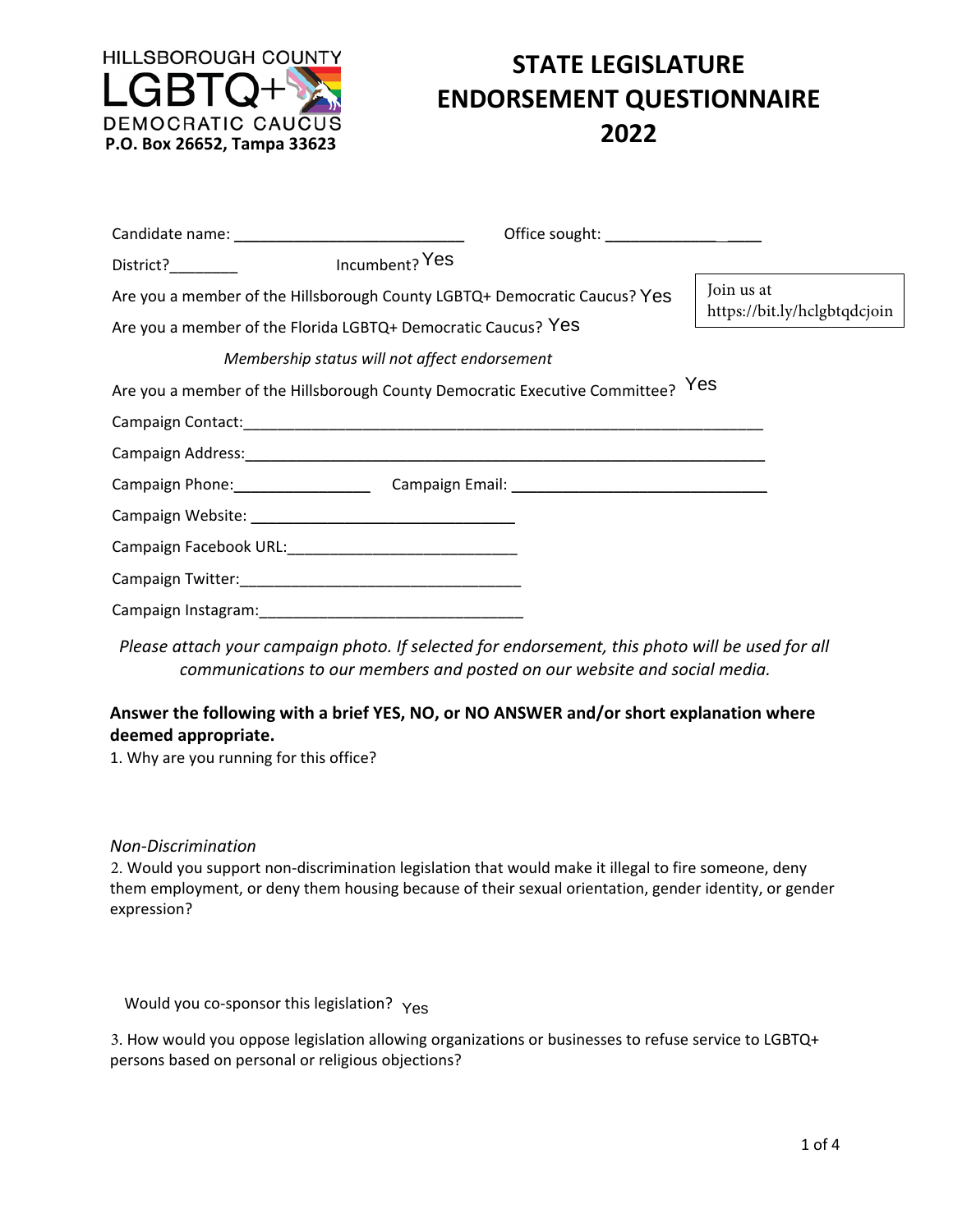4. How would you oppose any efforts by the State government to preempt local nondiscrimination ordinances?

5. How would you support and protect the rights and safety of the transgender and similarly marginalized communities?

## *Family Recognition*

6. Do you support domestic partner benefits for unmarried public employees?

7. How would you ensure that all state and local rights, responsibilities, and privileges of marriage are extended to all married couples, including same sex couples?

#### *Adoption*

8. How would you oppose any attempts to reinstate Florida's ban on LGBTQ+ adoption?

9. How would you oppose legislation allowing religiously based adoption agencies to refuse service to LGBTQ+ families?

10. How would you oppose attempts to change Florida law to block LGBTQ+ people from being foster parents in Florida?

## *Charter Schools*

11. Since Family Empowerment Scholarships are a tax deduction for those corporations who fund them, do you believe that the schools where they are used should be held to the same anti‐discrimination laws, particularly LGBTQ+ laws, as public schools? If so, will you sponsor/co‐sponsor legislation to make this happen?

12. Can you explain the difference between charter schools and schools that accept vouchers? Do you believe both should be held to the same standards and laws, particularly LGTBQ+ anti-discrimination laws, as public schools?

## *Safe Schools*

13. Do you believe school districts should be required to include specific protections against bullying and harassment based on actual or perceived race, religion, sex, ethnicity, sexual orientation, gender identity, gender expression, national origin, or disability?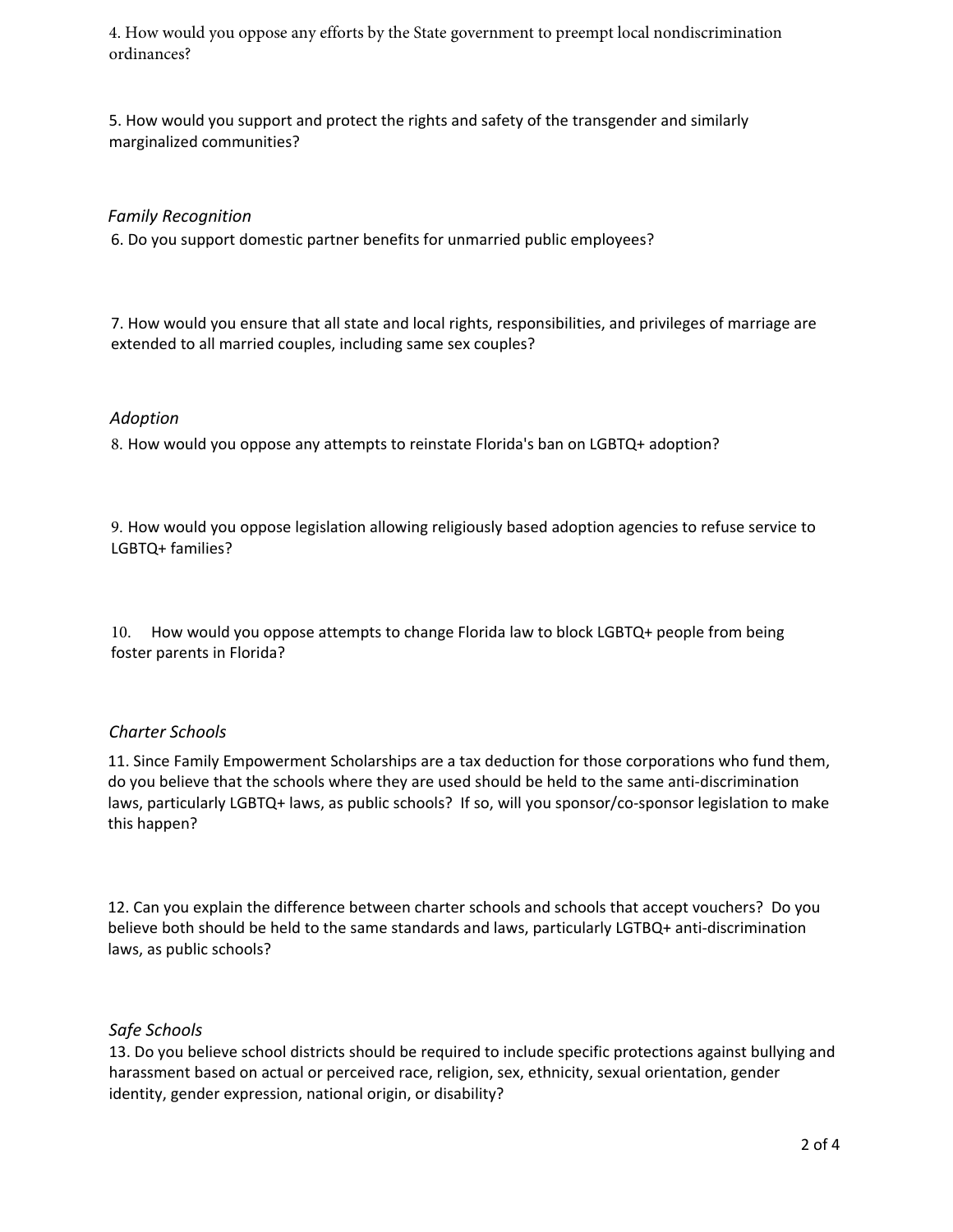## *Hate Crimes*

14. Florida law currently recognizes sexual orientation as a protected classification under hate crimes law. Do you believe this protected status should be extended based on gender identity and/or gender expression?

## *Conversion Therapy*

15. Would you support legislation to ban the harmful practice of "conversion therapy" on persons under the age of 18? This is a "treatment" program based on the discredited theory that it can change one's sexual orientation or gender identity/expression.

## *Transgender Equality*

16. Would you support legislation requiring fair and equal access to essential healthcare for transgender persons?

17. Would you oppose legislation allowing healthcare providers to refuse medical care to transgender persons on a religious basis?

## *Reproductive Rights & Education*

18. Do you believe that a woman has the right to full healthcare autonomy over her own body and, therefore, has the legal right to terminate an unwanted pregnancy?

19. Would you oppose a so-called "heartbeat bill," which bans abortions after mere electrical signals begin that cause some to claim a heartbeat is detected, though medical science proves these are merely electrical signals (about six weeks into pregnancy)?

20. How would you support efforts in our public schools to provide access to birth control and HIV/STD prevention education?

21. What measures do you favor to expand access to preventative medications like PrEP and the HPV vaccine per the CDC?

22. Do you support teaching comprehensive, age‐appropriate science based sex education programs in our public schools?